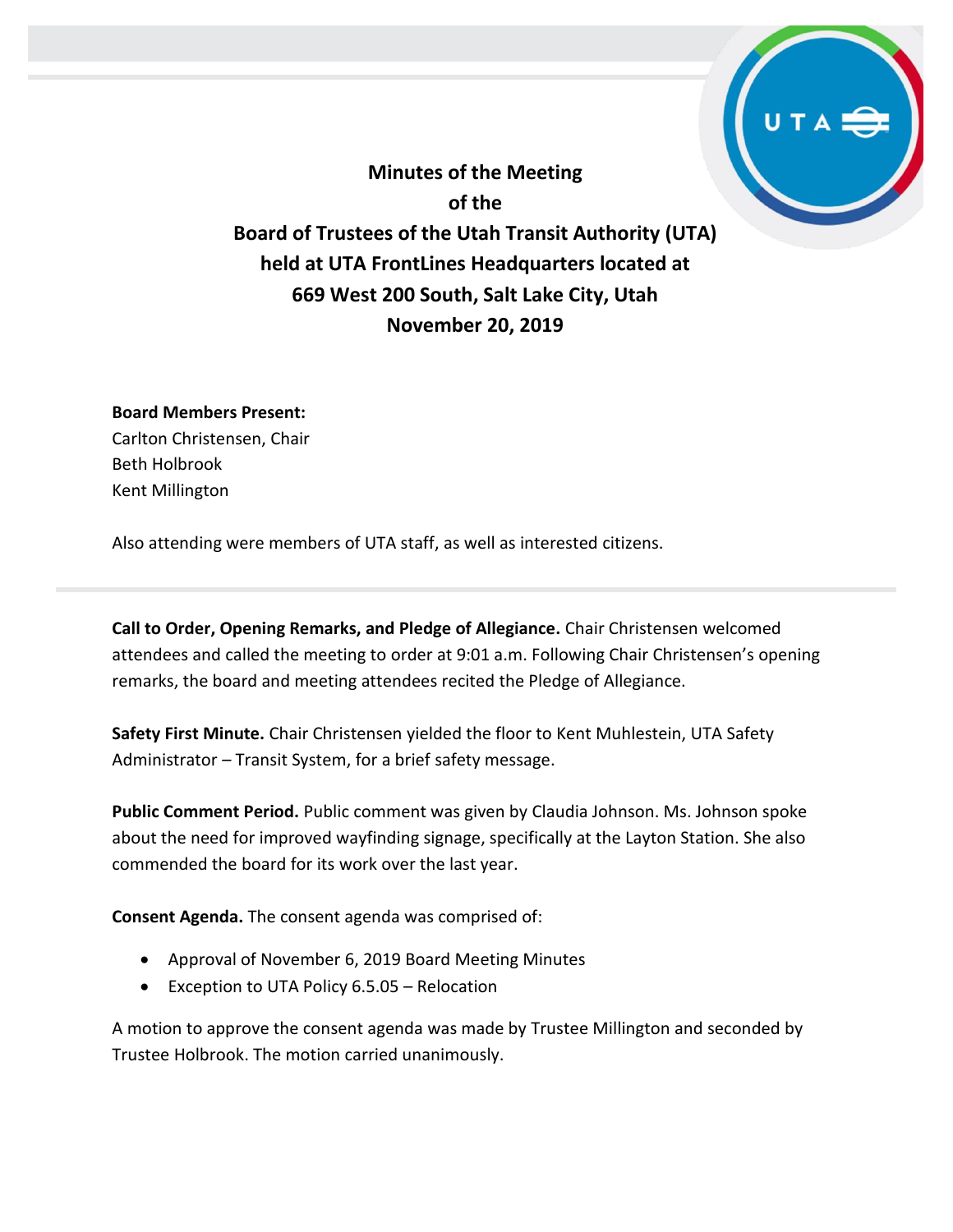**Agency Report.** Carolyn Gonot, UTA Executive Director, was joined by Bob Biles, UTA Chief Financial Officer. Ms. Gonot informed meeting attendees of the microtransit pilot launch event scheduled on November 21, 2019 at the Draper FrontRunner Station.

Mr. Biles spoke about the agency's recent bond refunding and new money issuance. He reminded attendees that the board previously authorized up to \$540 million as part of three bond refunding/restructurings and one new money issuance. The transactions were finalized with a total of \$309.71 million in two refunding/restructurings and one new money issuance. Discussion ensued. A question on the market behavior following the bond sale was posed by the board and answered by staff.

## **Contracts, Disbursements, and Grants.**

**Contract: Auto Body and Collision Repair (Advance Auto Body and Valley Collision).**  Eddy Cumins, UTA Chief Operating Officer, summarized the five-year contract, which provides services to UTA's white fleet, vanpool/rideshare leased vehicles, and thirdparty claimants against the agency's insurance. Discussion ensued. Questions on the split of the annual portion of the contract, contingencies, and not-to-exceed value on the contract were posed by the board and answered by Mr. Cumins.

A motion to approve the contract was made by Trustee Holbrook and seconded by Trustee Millington. The motion carried unanimously.

**Contract: Employee Holiday Gift Cards (Harmons).** Todd Mills, UTA Senior Supply Chain Manager, described the contract, which authorizes the purchase of holiday gift cards valued at \$125 each to a local grocery store for 2,900 employees. Discussion ensued. A question on the bidding process was posed by the board and answered by Mr. Mills.

A motion to approve the contract was made by Trustee Millington and seconded by Trustee Holbrook. The motion carried unanimously.

**Change Order: Advertising Contract Extension (R&R Partners).** Andrea Packer, UTA Communications Director, explained the change order, which is for a one-year extension for the provision of outside advertising services and specialty marketing functions, including creative direction, art direction, design, copyrighting, production management, media planning and buying, media trafficking, etc. Discussion ensued. A question on the length of the contract was posed by the board and answered by Ms. Packer.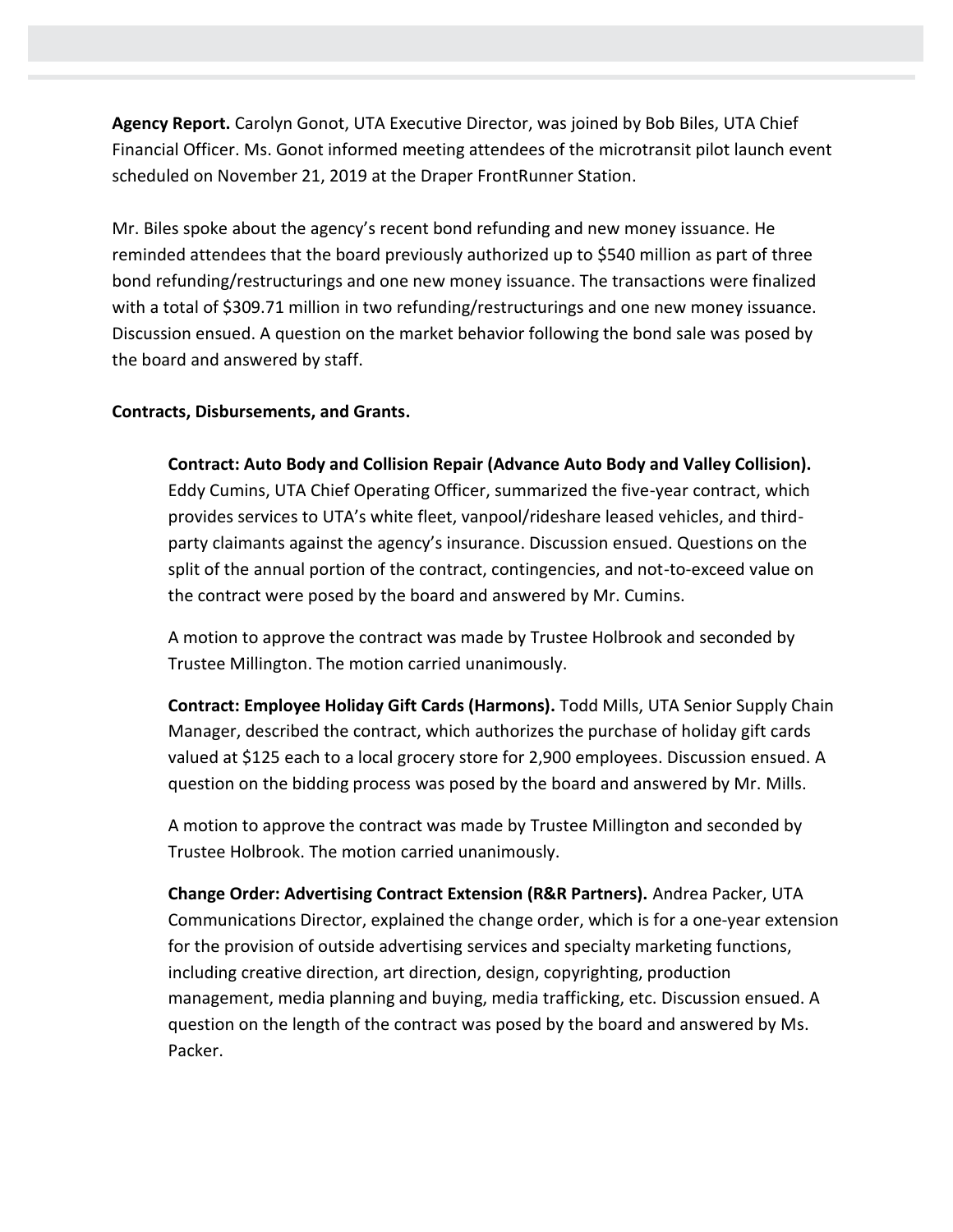A motion to approve the change order was made by Trustee Holbrook and seconded by Trustee Millington. The motion carried unanimously.

**Change Order: Depot District Tech Center Phase 2 (Big D).** Mary DeLoretto, UTA Acting Chief Service Development Officer, was joined by Grey Turner, UTA Acting Director of Capital Projects. Ms. DeLoretto summarized the change order, which authorizes the commencement of work on Phase 2 of the Depot District Tech Center project. This portion of the project includes construction of the wash building, fueling island, west parking lot, and temporary paving of the east parking lot. Discussion ensued. Questions on the overall project budget, completion timelines, demolition schedule, and permits were posed by the board and answered by staff.

A motion to approve the change order was made by Trustee Millington and seconded by Trustee Holbrook. The motion carried unanimously.

**Sub-Recipient Grant Agreement: FTA Section 5310 Grant for Vehicle Purchase (TURN Community Services).** Mr. Cumins was joined by Ryan Taylor, UTA Coordinated Mobility Manager. Mr. Cumins described the pass-through grant award to TURN Community Services for the purchase of one 24-foot cutaway bus and four wheelchair accessible vans. He noted that funds are programmed in the current capital budget and are reimbursed at 100% to UTA by the FTA 5310 grant and sub-recipient local match. Discussion ensued. Questions on vehicle ownership, vehicle management, and subrecipients were posed by the board and answered by staff.

A motion to approve the sub-recipient grant agreement was made by Trustee Holbrook and seconded by Trustee Millington. The motion carried unanimously.

**Pre-Procurements.** Todd Mills, UTA Senior Supply Chain Manager, stated the agency intends to issue requests for proposal on the following:

i. Bus stop real-time digital signs

**Bus Stop Real-Time Digital Signs.** Mr. Mills was joined by Marci Warren, UTA Planning Researcher II. Mr. Mills explained the intent to solicit a procurement to install digital signage with real-time bus departure information at intermodal hubs in Salt Lake, Davis, and Weber counties. Discussion ensued. Questions on the versatility of the signs and selection of stops for digital signage were posed by the board and answered by staff. Chair Christensen suggested maintaining as much flexibility in the signs as possible.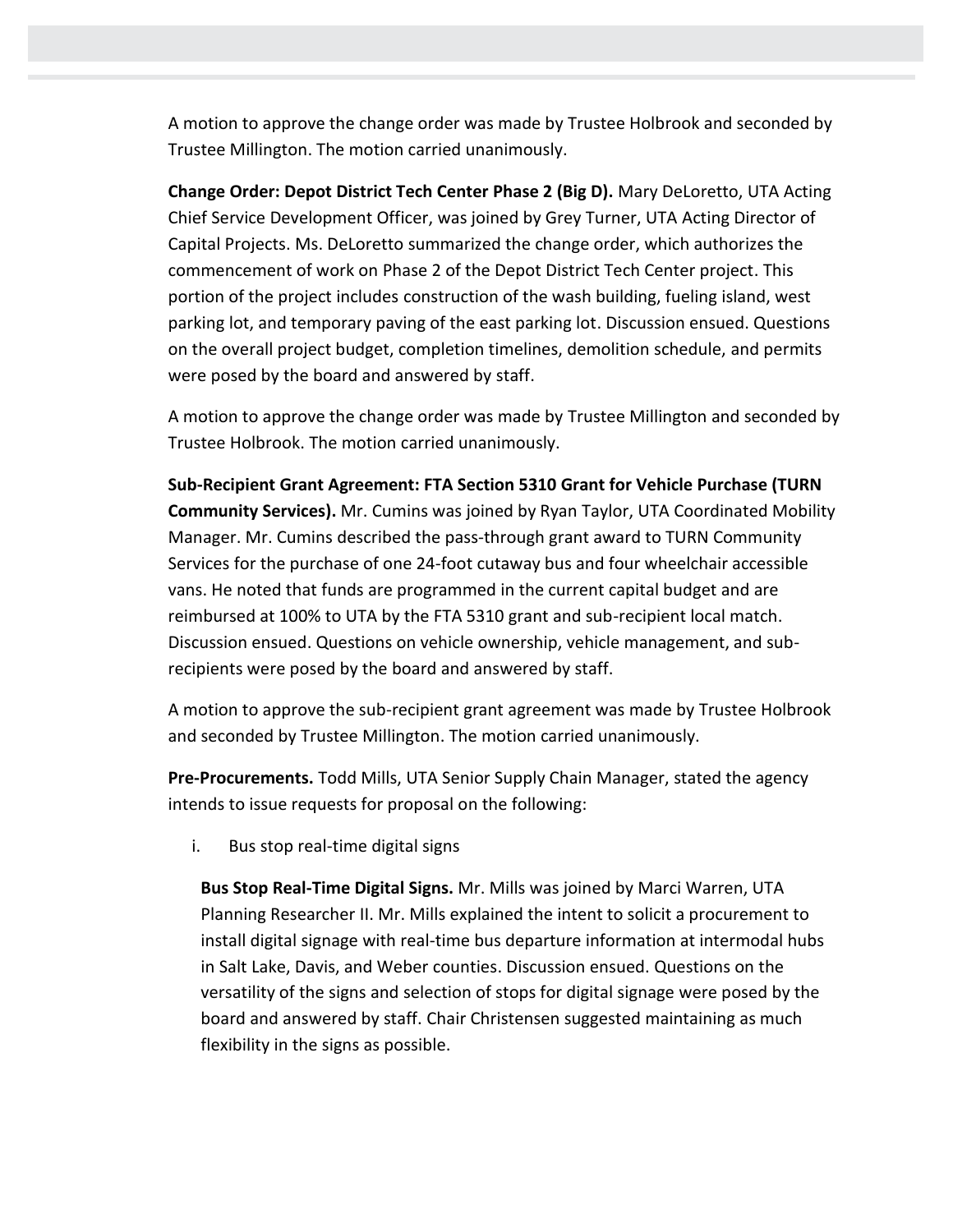**Service and Fare Approvals.**

**Sponsored Fare Agreement Amendment 1 with Farmington City Corporation for the Lagoon/Station Park Shuttle (Route 667).** Monica Morton, UTA Fares Director, was joined by Andres Colman, UTA Regional General Manager – Mt. Ogden Business Unit. Ms. Morton provided an overview of the amendment, which authorizes a one-year sponsored fare on route 667 to be paid by Farmington City Corporation at 25% of UTA's operating costs. Discussion ensued. Questions on sponsored fares with other municipalities, locations serviced by the route, ridership on the route, seasonal ridership trends, and revenue calculations were posed by the board and answered by staff.

A motion to approve the fare agreement amendment was made by Trustee Holbrook and seconded by Trustee Millington. The motion carried unanimously.

**Ski Bus Agreements for the 2019-20 Ski Season (Alta Ski Lifts Company; Brighton Resort LLC; Salt Lake Convention and Visitors Bureau; Snowbird Resort LLC; Solitude Mountain Ski Area; and Sundance Resort.** Ms. Morton was joined by Mr. Cumins. Ms. Morton summarized the agreements, which define per-trip fares with local resorts for provision of transit services to authorized users. Discussion ensued. A question on the anticipated dates for starting ski service was posed by the board and answered by staff.

A motion to approve the fare agreement was made by Trustee Millington and seconded by Trustee Holbrook. The motion carried unanimously.

**Fare Contract: The Church of Jesus Christ of Latter-Day Saints ECO Pass.** Ms. Morton requested approval of an ECO pass contract with The Church of Jesus Christ of Latterday Saints.

A motion to approve the fare contract was made by Trustee Millington and seconded by Trustee Holbrook. The motion carried unanimously.

**Fare Contract: Zions Bankcorporation.** Ms. Morton requested approval of an ECO pass contract with Zions Bankcorporation. Discussion ensued. A question on the contract term was posed by the board and answered by staff.

A motion to approve the fare contract was made by Trustee Holbrook and seconded by Trustee Millington. The motion carried unanimously.

## **Discussion Items.**

**Draft UTA Fares Policy.** Ms. Morton delivered a presentation covering current initiatives within the fares department, key elements of the draft fare policy, and policy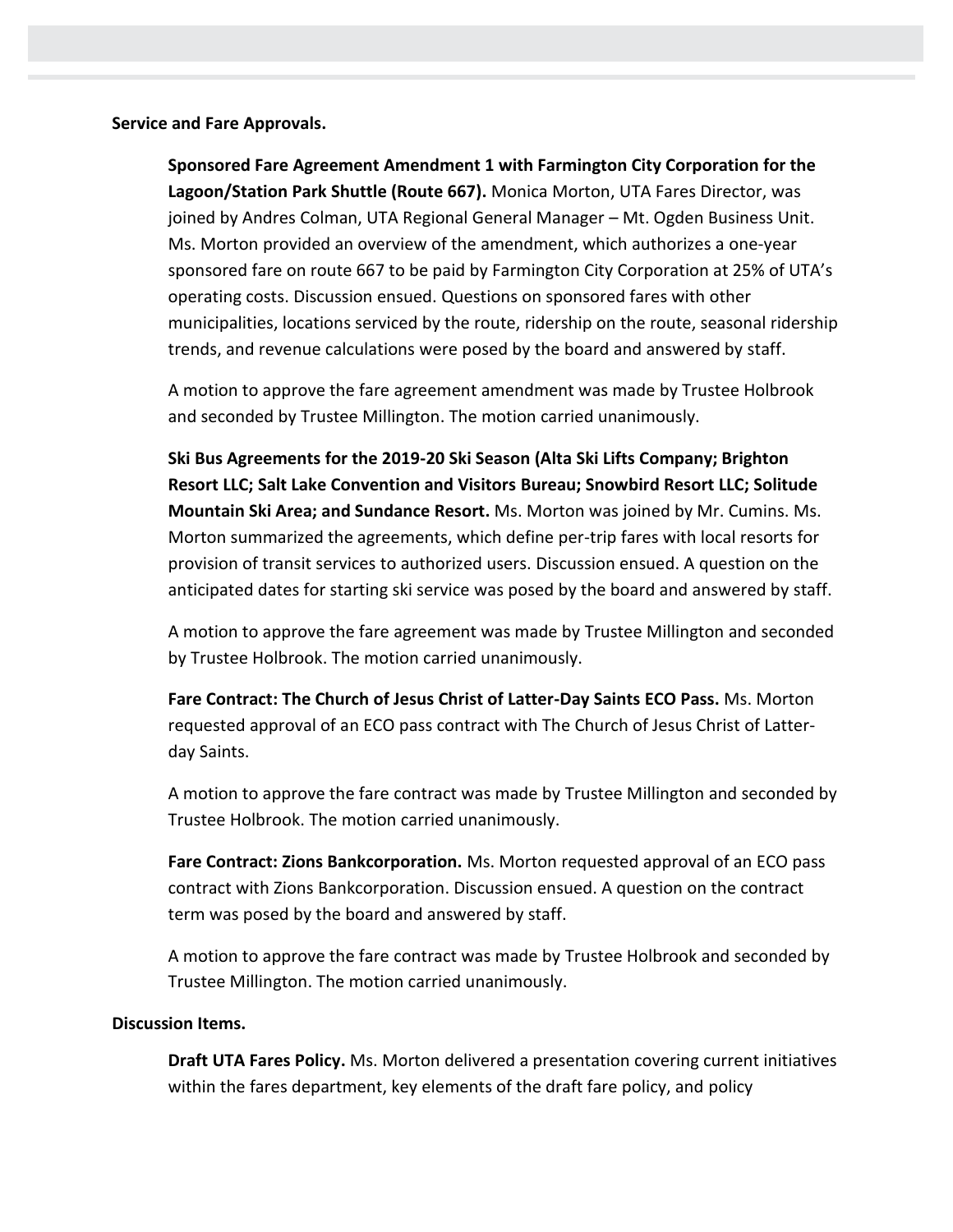considerations on pricing structure. The draft fare policy addresses fare systems, fare pricing structure, fare adjustments, discounts, free fares, special pricing, complimentary passes, fare payment, fare media, and fare validation and enforcement.

Discussion ensued. Questions on reduced pricing, potential disincentives in pricing for people taking shorter trips, and FrontRunner zones were posed by the board and answered by Ms. Morton. The board suggested:

- Evaluating pricing to address disincentives to ridership on short trips, including the possibility of an incremental use pass
- Establishing a base fare on FrontRunner plus an increase for each additional zone
- Performing analysis on boardings and deboardings to inform decisions
- Beginning the financial analysis necessary to support fare changes

Ms. Morton committed to providing the board more information on fares for FrontRunner, special pricing, fare media, and pass multipliers.

**South Salt Lake County Microtransit Pilot Launch.** Jaron Robertson, UTA Acting Director of Innovative Mobility Solutions, was joined by Ms. Packer. Staff provided an overview of the microtransit pilot, anticipated customer experience, and related marketing tactics.

Discussion ensued. Questions on the microtransit vehicle distribution and number of rail stations in the pilot area were posed by the board and answered by staff.

## **Other Business.**

**Bus and Bus Facilities Grant.** Chair Christensen announced that UTA received notice that it will be the recipient of a \$3,220,250 Bus and Bus Facilities Program grant.

**Next Meeting.** The next meeting of the board will be on Wednesday, December 4, 2019 at 9:00 a.m.

**Adjournment.** The meeting was adjourned at 10:32 a.m. by motion.

Transcribed by Cathie Griffiths Executive Assistant to the Board Chair Utah Transit Authority [cgriffiths@rideuta.com](mailto:cgriffiths@rideuta.com) 801.237.1945